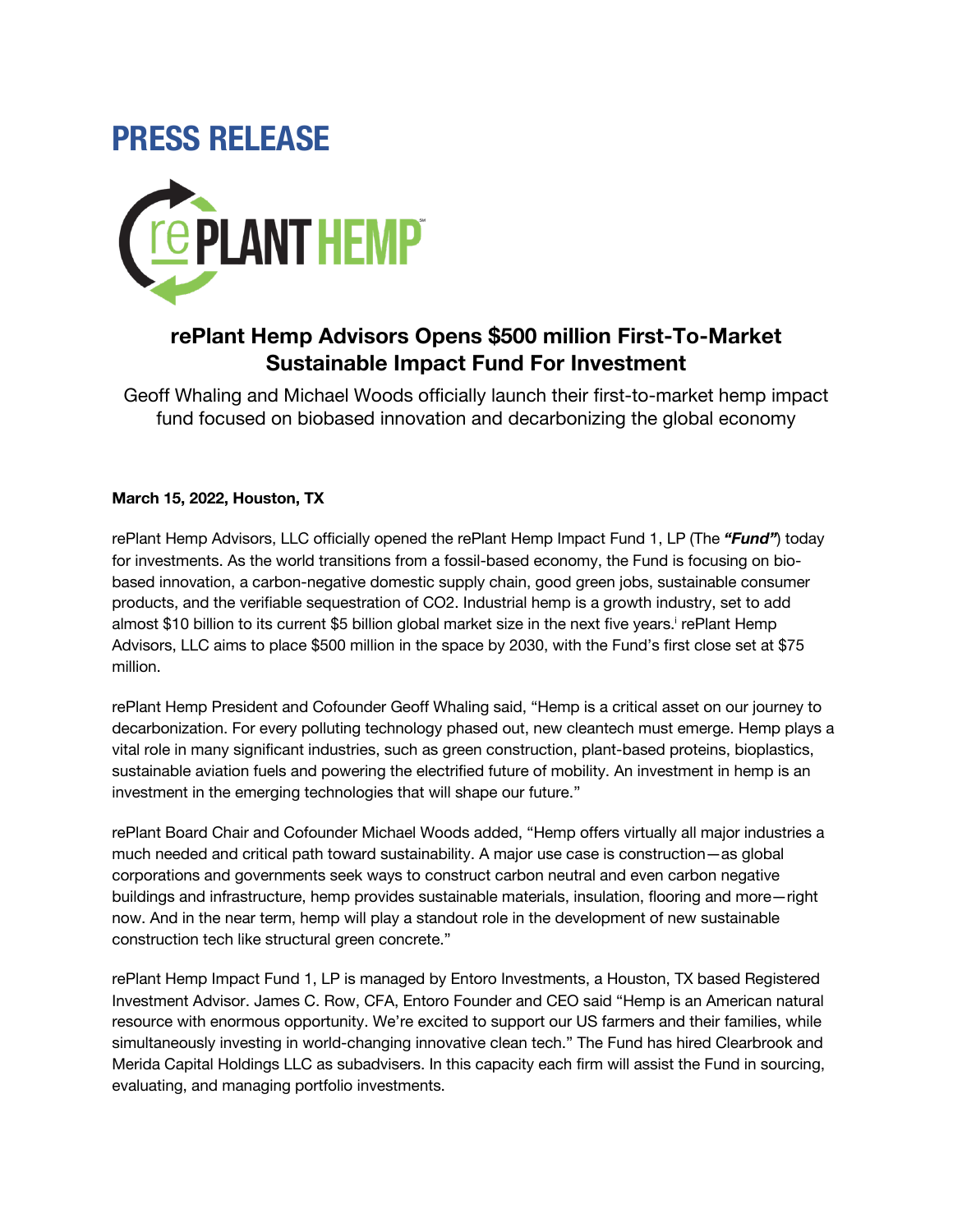Geoff Whaling added, "Nobody said the journey to net-zero was going to be easy. I have been working in this space relentlessly for a decade, and I know the challenges and the almost limitless value that comes from unlocking the potential of hemp. Step one in the US is to invest in our farmers—without the agricultural supply chain and agtech that comes along with that, none of this is possible."

The rePlant Hemp team brings recognized industry leadership, elite financial acumen and a passion for sustainability to address one of the biggest opportunities of the 21st century. With shared expertise in hemp, finance, marketing and advocacy, rePlant Hemp may represent the most sophisticated approach yet to delivering on the promise of hemp. Cofounder, President and Chief Vision Officer Geoff Whaling has a decade of hemp leadership and liaises with the Administration and Congressional leadership weekly. Cofounder and Board Chair Michael Woods—former CEO and COO of Rothschild & Co. Asset Management U.S., Inc. and before that CEO of DWS Investments and Head of the Americas, Global Client Group, for Deutsche Asset & Wealth Management—is now heading up Big Sun Holdings Group Corporation, focusing on the sustainable 3D printing of structures. CMO Wilson Kello led Collective Growth Corporation with Mr. Whaling, a SPAC which combined on April 5, 2021 with Innoviz Technologies in a \$1.4 billion transaction. An award-winning Creative Director, he has over 20 years of creative consulting experience, including acting as creative consultant for cannabis companies such as Canopy Growth Corporation, Kiva Confections, and other disruptive companies in emergent spaces. rePlant Hemp Chief of Staff Erica Stark is the Executive Director of the National Hemp Association and the Pennsylvania Hemp Industry Council and has years of experience in hemp education and legislative advocacy, including testifying before the US Senate Agricultural Committee.

#### **Links**

Geoff Whaling Michael Woods Wilson Kello Erica Stark

#### **About rePlant Hemp Impact Fund 1, LP**

rePlant Hemp Impact Fund 1, LP was organized as a Delaware limited partnership (the *"Fund"*) on December 2, 2021 to operate as a private investment partnership. The Fund was formed for the purpose of investing in the expanding industrial hemp sector, defined as hemp for: industrial fiber and grain (seed), climate tech, and global sustainability solutions across a range of industries. The Fund will invest directly or through other private pooled investment vehicles (each a *"Portfolio Fund*" and together "*Portfolio Funds*"), advised by third party managers who employ a variety of investment strategies and techniques. The use of industrial hemp for material manufacturing inputs and nutrition is a \$5 billion global industry predicted to grow to \$14 billion by 2027. The key driver of growth is widespread demand for new sustainable materials and processes as the world transitions away from a fossil-based economy. In the US the hemp industry is hampered by an almost nonexistent domestic supply chain; the expanding \$500million+ US market is reliant upon imports. The Fund aims to repatriate the US industrial hemp agricultural and processing supply chain to fuel dynamic growth in an industry that many experts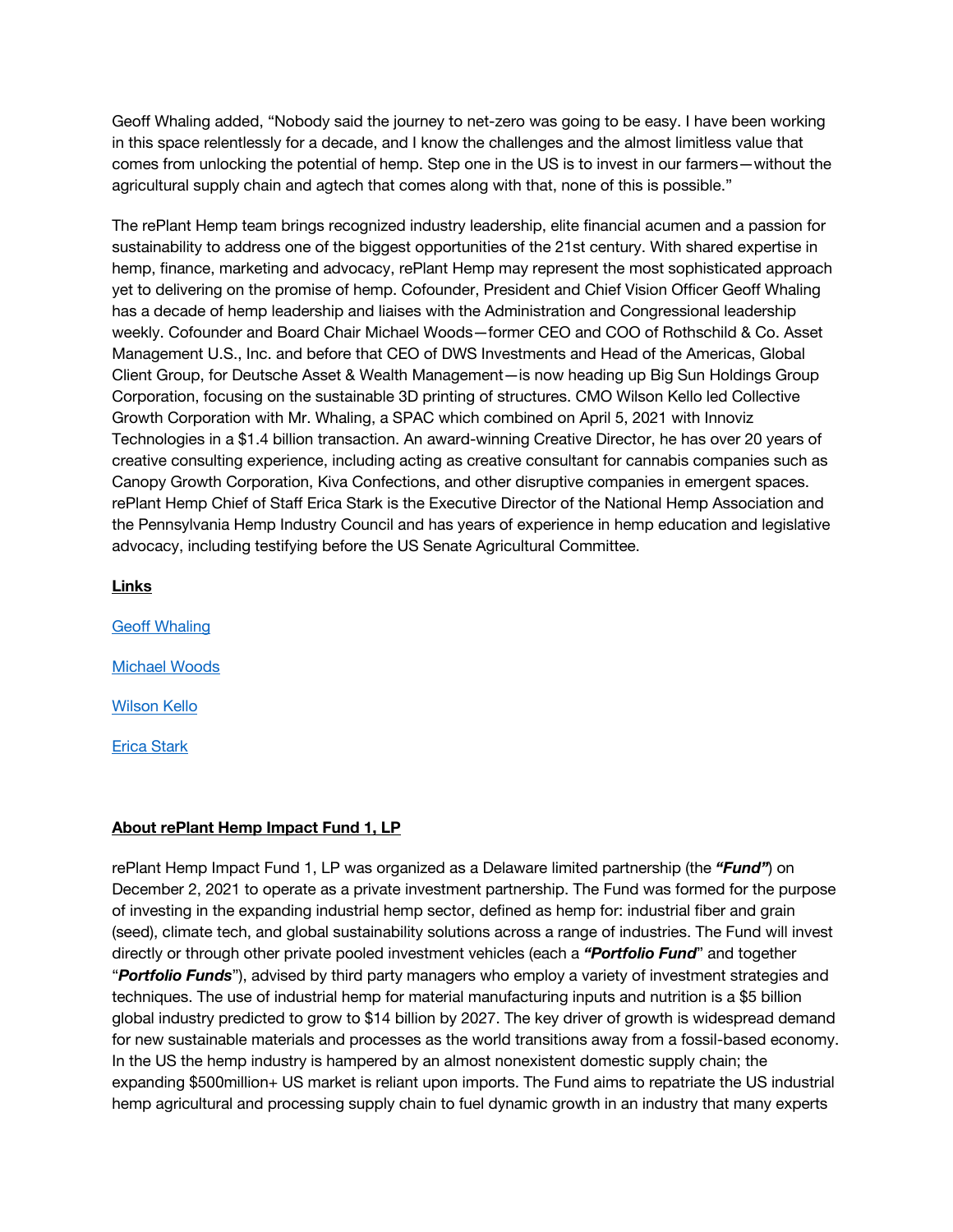see as a major player in combating climate change and securing a sustainable future. Concurrently, the Fund aims to support demand and lengthen the hemp value chain by investing in downstream markets including nutrition, auto parts, green construction, paper and packaging, bioplastics, bioenergy and more. The Fund will chiefly focus on North America, though the General Partner will look to global IP and downstream use cases as the Fund endeavors to develop the US into a major global producer and exporter of sustainable hemp-based technologies. Each investment of the Fund shall be referred to as a *"Portfolio Investment"* and together as the *"Portfolio Investments."*

For more information, or to receive rePlant Hemp materials, please contact:

rePlant Hemp Advisors 1300 Pleasant Hill Road Fleetwood PA USA 19522 Email: wilson@replanthemp.com

**Links:**  rePlant Hemp rePlant: video teaser

#### **About Entoro**

Entoro Capital, LLC (Entoro) provides advice and services to a wide range of established and growthoriented businesses around the world. They offer deep sector expertise across a full range of services in investment banking, equities and fixed income in the Americas, Europe, South America, the Middle East and Asia.

Entoro provides financial and strategic advisory services which include Capital Formation (Reg D, Reg A+ and Reg CF), M&A, A&D, leveraged finance, equity/equity-linked financing, restructuring and recapitalization solutions. Their experienced team is dedicated to serving the private equity community.

As a fund manager to rePlant Hemp Impact Fund 1, LP, Entoro Investments, LLC brings decades of experience and leading-edge digital capabilities to the structuring and management of the fund. In addition to handling back and middle office, Entoro will utilize its proprietary OfferBoard® platform to efficiently connect Accredited Investors to this unique and timely investment opportunity.

**Links:** entoro.com

#### **About Clearbrook**

Independent and objective, Clearbrook combines the structure and culture of a boutique with the experience and resources usually found only at larger firms. Clearbrook offers non-discretionary and discretionary Advisory Solutions, including OCIO reimagined – their customized, flexible Chief Investment Officer solution. They have a growing range of Innovative Return Solutions, providing clients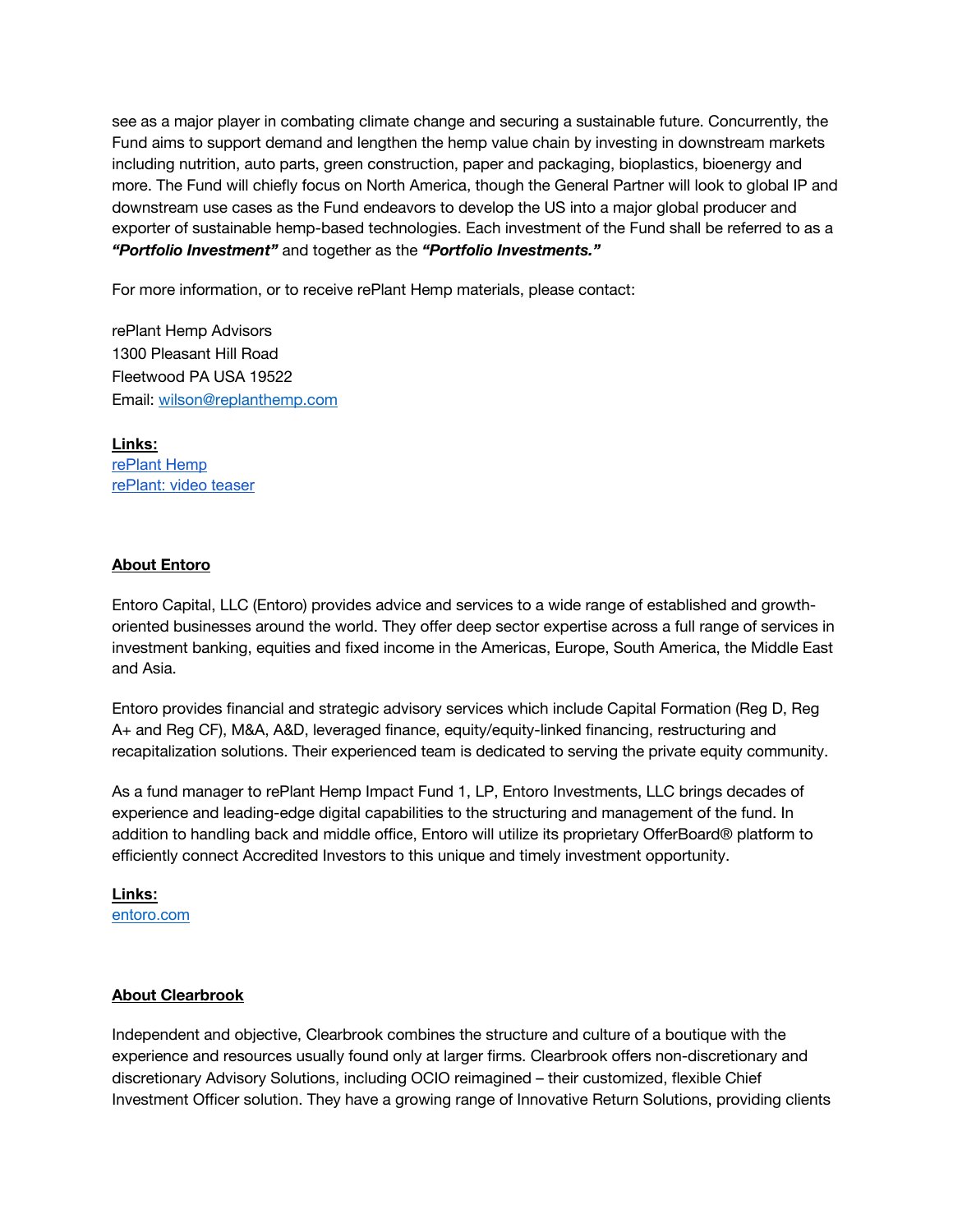access to asset classes, markets and managers that might otherwise be out of reach. Clearbrook also offers Capital Opportunities for clients seeking creative capital solutions for private fixed income and real estate opportunities, and for those seeking to raise capital.

As a subadviser to rePlant Hemp Impact Fund 1, LP, Clearbrook will assist the Fund in sourcing, evaluating, and managing portfolio investments. Clearbrook brings seventeen years of investing experience including experience in ESG-based venture investing.

**Links:**  clearbrookglobal.com

#### **About Merida Capital Holdings LLC**

Merida Capital Holdings LLC is a private equity firm targeting fundamental growth drivers underpinning the rapid development of the cannabis industry. Their investment emphasis focuses on cultivation technologies, products and services associated with the evolution of cannabis as an agricultural product, a natural plant-based medicine, a constituent in pharmaceutical formulations, and a recreational consumer product.

Merida seeks to invest in companies that have successfully transitioned from start-up to revenuegenerating growth companies. They work to further accelerate proven operating models and supercharge the growth of commercial pipelines. By identifying essential providers with strong management teams, Merida can anticipate where enterprise-level or large industrial providers in related non-cannabis fields will look to find growth in their core businesses through acquisition or investment.

As a subadviser to the Fund, Merida brings a stringent data-driven approach to new industry filled with opportunity. They aim to bring the same approach that has seen them successfully invest in the medical and adult-use markets to the industrial hemp market—also a recently deregulated arena bustling with startups and upside potential.

Merida will focus on North American opportunities in the industrial hemp sector, including but not limited to materials processing, hemp nutrition, hemp CPGs, and related IP.

Merida is led by Managing Partner Mitchell Baruchowitz and Senior Partner Mina Mishrikey.

**Links:**  meridacap.com